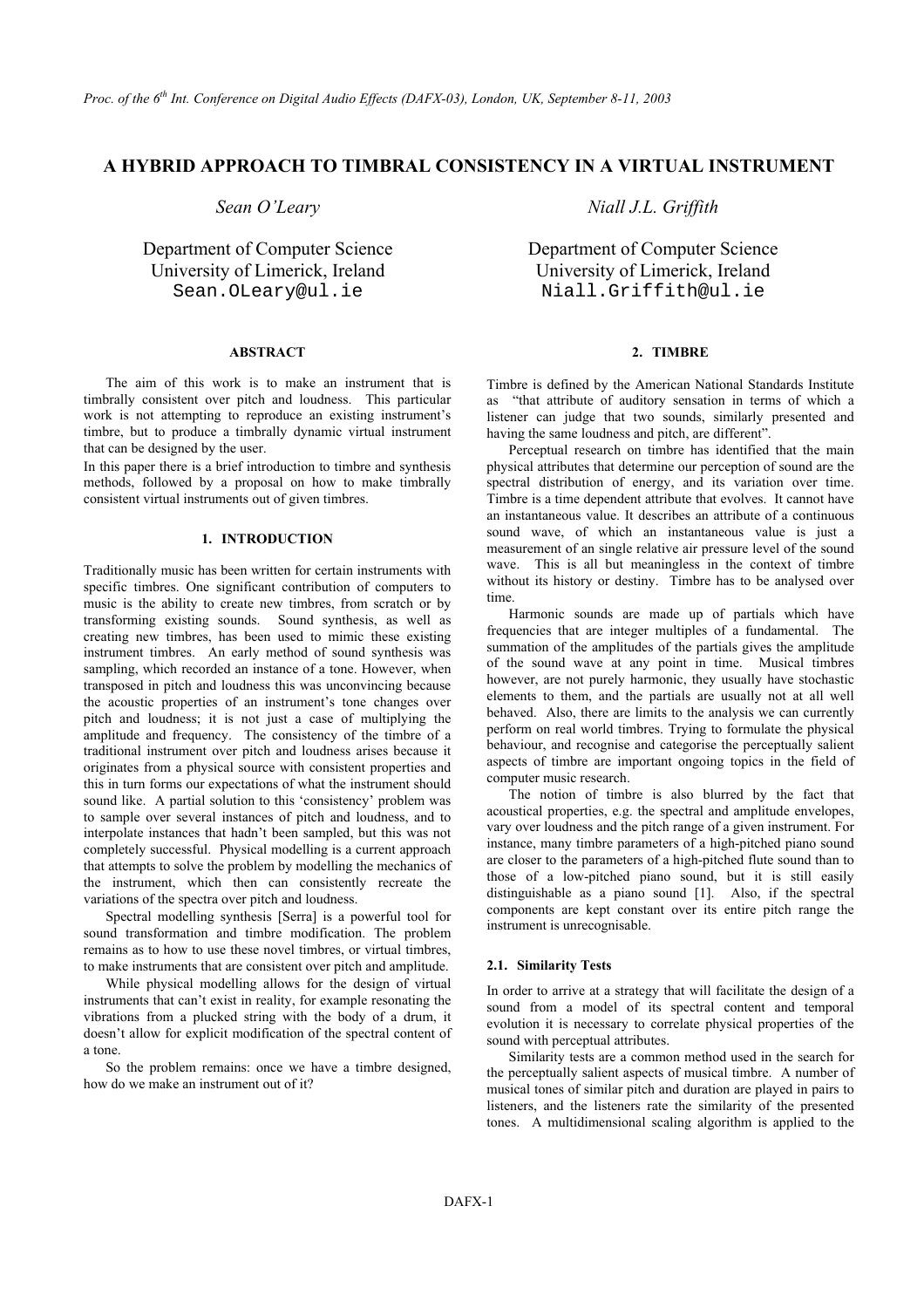test results and the first two or three dimensions are examined to find a physical correlation for each dimension.

Grey (1977) [2] performed a classic example of such an experiment. The stimuli Grey used, consisted of sixteen different tones from a range of musical instruments, which were digitally synthesized and perceptually equalised for pitch, loudness, and duration. The results indicated that a three dimensional solution accounted for most of the differential in the judgments. The first dimension represented the spectral energy distribution of the tone. The second reflected the synchronicity of transients in the higher harmonics and the spectral fluctuation of the tone with respect to time. The last represented the level of high frequency, low amplitude and usually inharmonic energy during the attack segment. Grey observed that the second dimension seemed to group the instruments into their respective families.

More recently experiments by McAdams et al. (1995) [3] and Lakatos (2000) [4] again confirmed that attack and spectral distribution, or brightness (centroid), accounted for most of the differential judgments. These studies also used a mix of musicians and nonmusicians to see if they would rate timbre differently. No obvious correlation between musical expertise and timbre judgment was found.

While attack and brightness are recognised as the two most important dimensions of a timbre space for source identification; as timbre is a time dependant attribute there remain other aspects of a sounds structure that are important to the aesthetic quality of a timbre, these include its spectral shape and how this evolves over time.

### **3. SYNTHESIS**

Physical modelling [5] and spectral modelling [6] are the two main synthesis techniques in modern sound synthesis.

Physical modelling attempts to recreate sounds by describing the mechanics of its origin. For example, a string with a resonator in which the string may be plucked or bowed. It has a density and tension, it excites a resonator that has certain dimensions, and is made from a material that has certain distributions of density and flexibility. A mathematical model of such a system can be used to generate a sound. Generally, a musical instrument can be modelled to comprise two elements: a source (or exciter) and a resonator. The source initiates the vibrations, and the resonator amplifies these to produce most of the sound that we hear. A designer can define the various elements of such an instrument with flexibility over many parameters - correlating to physical properties, and put them together in various permutations to create virtual instruments that would be impossible to create in the real world. A strong point in favour of physical modelling is that it produces sounds that adhere to our expectancies of musical sound; for example transients in the attack, or micro changes in the envelopes of the spectrum or amplitude that make the sound more interesting. Also, the intuitive, or expected change in spectrum with pitch and loudness that we associate with acoustic timbres is preserved.

Spectral modelling, on the other hand, is based on the spectral content of sounds. Instead of defining the physical properties of the origin of a sound, a sound is analysed and described in terms of its spectral components. The Fourier transform is used over successive periods in the temporal evolution of the sound to take snapshots of the spectral content of a particular portion of the sound. For pitched sounds the partials are tracked and temporal envelopes mapped for each one. The sound can be re-synthesised through additive synthesis for the harmonic part of the sound, and subtractive synthesis for the stochastic (noisy, residual) part. With this information various transformations can be performed on the sound. This allows for intuitive alterations to the sound as the FT model approximates aspects of the spectral analysis that takes place on the Basilar membrane of the ear. For example following this approach we can alter the brightness of the sound, stretch it over time; or we can add voice like elements to the sound by changing its spectral envelope with respect to time.

Physical modelling and spectral modelling are the dominant techniques in modern synthesis. They both have desirable attributes. For example physical modelling is true to our notion of timbre because the spectral characteristics of the sound produced will change over the models pitch range in a way that is consistent with our recognition of the timbre an acoustic instrument. Also it offers intuitive mappings for control. Spectral modelling allows the intuitive alteration of salient attributes of a given timbre, such as attack time and spectral centroid, and enables various transformations and effects to be performed on the sound.

However, a significant problem with spectral modelling is that to provide all the information required to make a musically interesting sound is largely impractical, even more so the task of defining it over a pitch and amplitude range, which is probably impossible. Thus, there are two problems inherent in current synthesis techniques: The problem with physical modelling is that the spectral shape produced cannot be influenced in an intuitive fashion. The problem with spectral modelling is the degree of detail that is required to achieve intuitive aesthetics and instrumental consistency.

## **4. CONCEPT**

One solution to these problems is to use a physical model as the source and a spectral model as a resonator. The source may be a physical model, or an actual sound that is consistent over a dynamic and pitch range. For example we might use an electric guitar as an input to a spectral model that is derived from another instrument. The intention is to create a playable instrument that is timbrally consistent across its pitch and loudness range, yet is modified according to a spectral resonator that is modelled on the spectral differences between one instance of two sounds (input and object). The input sound can be looked at as the exciter and the spectral model as a spectral resonator. Thus the aim is not to recreate an existing timbre, but to create a novel timbre while providing it with variation over pitch and loudness which is consistent with the sound being used as input.

The elements of timbre that need to be controlled, disregarding the noise elements, are the frequency value of the partials and the overall temporal evolution of the spectral components. There are an infinite number of possibilities here, and for meaningful control we need to understand the perceptual correlates of the structure of the sound. For example, brightness and attack have been recognised as key dimensions in a musical timbre space, however these dimensions do not define the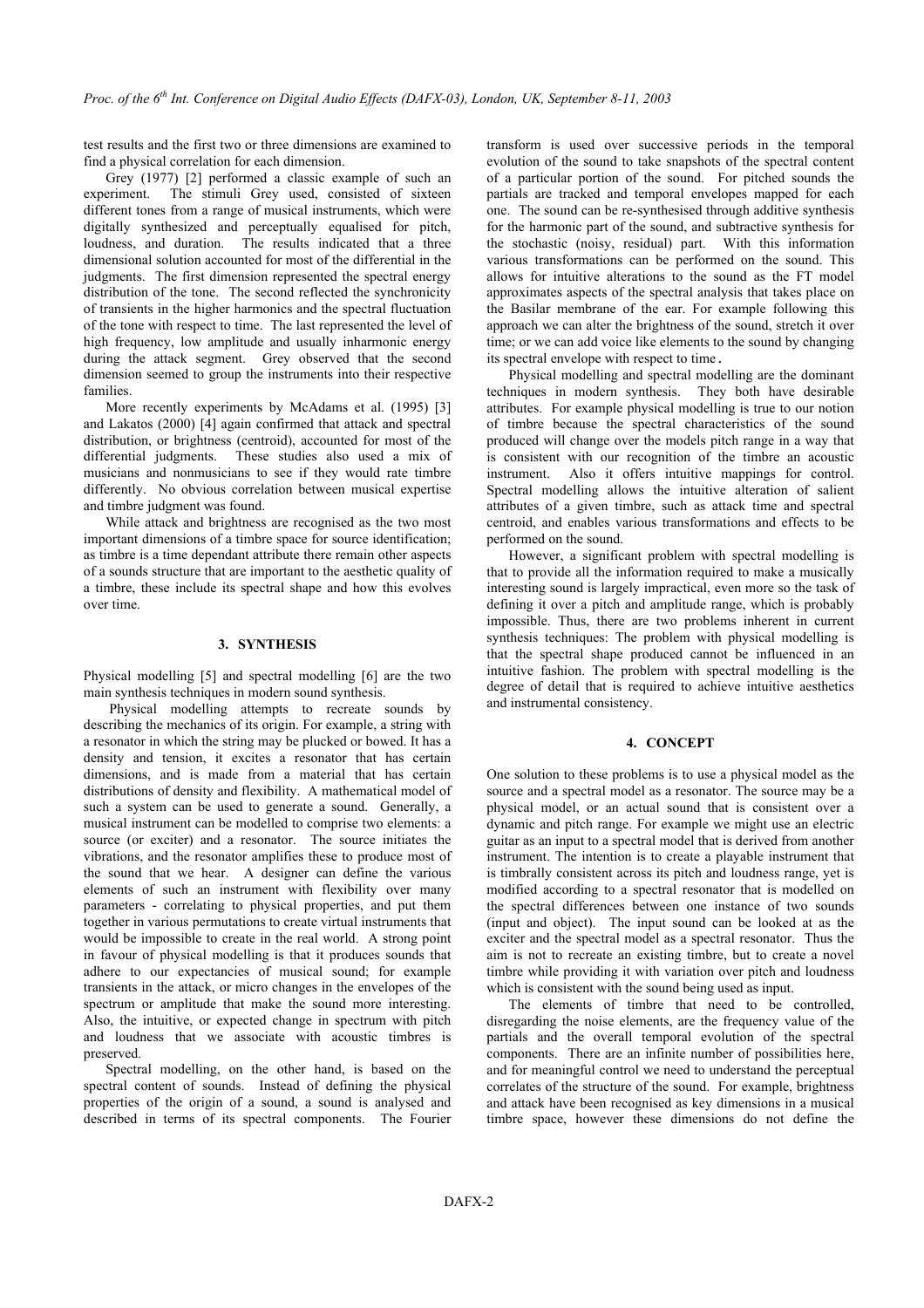evolution of the partials. Brightness and attack are not unique values with respect to spectral content. The partial evolution is dependent on both the source sound and the resonator.

The resonator for this model can be designed using an object sound. For one instance of pitch and amplitude the spectral model can be constructed so as to make the input sound's partials follow trajectories that are consistent with those of the object sound. By recording the transformation, and making some alterations to generalize its use, we can then perform the same transformation on the input sound, varying its pitch and loudness, and the resulting transformation will be relative to the input sound, its spectral content varying over pitch and loudness relative to the input.

One of the important factors attributed to achieving consistency over pitch and amplitude for instruments with a static resonator, such as the violin or guitar, is that the resonances of the body tell us something about its structure, and that the consistency in recognition is partly realised by the source being resonated by (effectively) a static filter [7]. If the object sound is a product of a source resonated by a body then LPC can be used to decompose the object into a source and filter. The resulting filter can be used independent of the frequency content of the input sound. The remaining transformation can now be modelled on the difference between the source of the object sound and a sample of the input sound, and this transformation will be relative to the fundamental frequency of the input.

Temporal and pitch control will be achieved through the input sound and spectral transformations correlating to timbral attributes performed by the spectral model.

# **5. TIMBRAL CONTROL**

Using the object sound to create the spectral resonator is useful as potentially it allows us to alter the resulting sound further during the design of the instrument. The specifications involved in designing a sound over its pitch and loudness range are still problematic, hence the proposal of an input sound. Likewise, although it would be ideal to be able to create any imaginable sound it would be difficult to specify it's the control of such an open space of spectral evolution intuitively, hence the desirability of using an object sound. To give more control over timbre there are certain meaningful attributes we can vary.

**Brightness:** The spectral centroid of a sound corresponds to its brightness. The brightness of a sound can be altered by multiplying it by a frequency dependent function, or by adding or removing partials.

**Attack:** The attack can be altered either in the frequency domain or the time domain by adjusting the amplitude of the spectrum/waveform.

**Traditional source / filter decomposition:** Using LPC, if it is relevant, the object sound can be decomposed in to a source/resonator model, for example a guitar tone could be split into the energy from the string, and the frequency response imposed on it by the body. The resulting frequency response could be treated in the usual way, the response being independent of the fundamental frequency of the input sound, while the transformation modelled on the differences between

the decomposed object source and the input sound, is performed relative to the fundamental of the input.

**Frequency values of spectrum:** the degree to which the frequency values of the output sound match those of the object sound relative to the fundamental of the input.

**Spectral shape of the sound:** the degree to which the spectral shape of the object sound influences that of the output.

**Harmonicity:** this will affect the distance between the partials relative to the distance between the partials of the input sound. It is a multiplying factor for frequency values; a value of one will leave the frequency values of the spectrum unchanged.

**Feedback to input:** to strengthen the relationship between the input and the resonator, part of the output could be fed back to the source, this could be proportionate to the filter being used, or again could be a time varying attribute. This mimics the sympathetic vibrations present between a string and the instrument body of a traditional string instrument [9]. It doesn't have to model the response of an actual system, it could just be a feature of the instrument design.

It would be desirable for computational reasons for as many of these attributes as possible to be dealt with in the sound design stage of model, i.e. designing the object sound. Brightness and harmonicity should all be dealt with at this stage unless they are to be interactive during performance. Frequency values of the spectrum, and spectral shape are only necessary if the degree to which the object influences the input sound is to be variable, again, if they are not to be interactive they can be included in the one transformation. The LPC decomposition does not have to be done, all the difference in the sound can be modelled in the frequency dependent transformation, but this would remove the resonances that are uniformly present in the sound, and may affect its consistency.

### **6. ISSUES**

When designing the spectral resonator it may be desirable to have the two sounds of the same duration for the processing to be done on a frame-by-frame basis. This may require timestretching of the object sound [9]. Of course, we will not always know the length of the object sound prior to processing it, so perhaps the object length should be stretched to a reasonable maximum, and if the input exceeds this then the last frame should be held onto for the remainder of the duration.

Detecting the start of a new note could also be a problem, depending on the input sound attack detection could be feasible, or a midi input to a physical model would solve the problem. Also polyphony is not tackled in this model.

### **7. SUMMARY**

The proposed model allows the spectral variation present in a physical system, e.g. a vibrating string, over pitch and loudness to be applied to an abstract timbre with the intent of achieving a consistent timbre over a pitch and loudness range.

This model is based on partial tracking, and as such is not generalised to inharmonic sounds. In order for it to be more general differences in spectral shape could be modelled instead